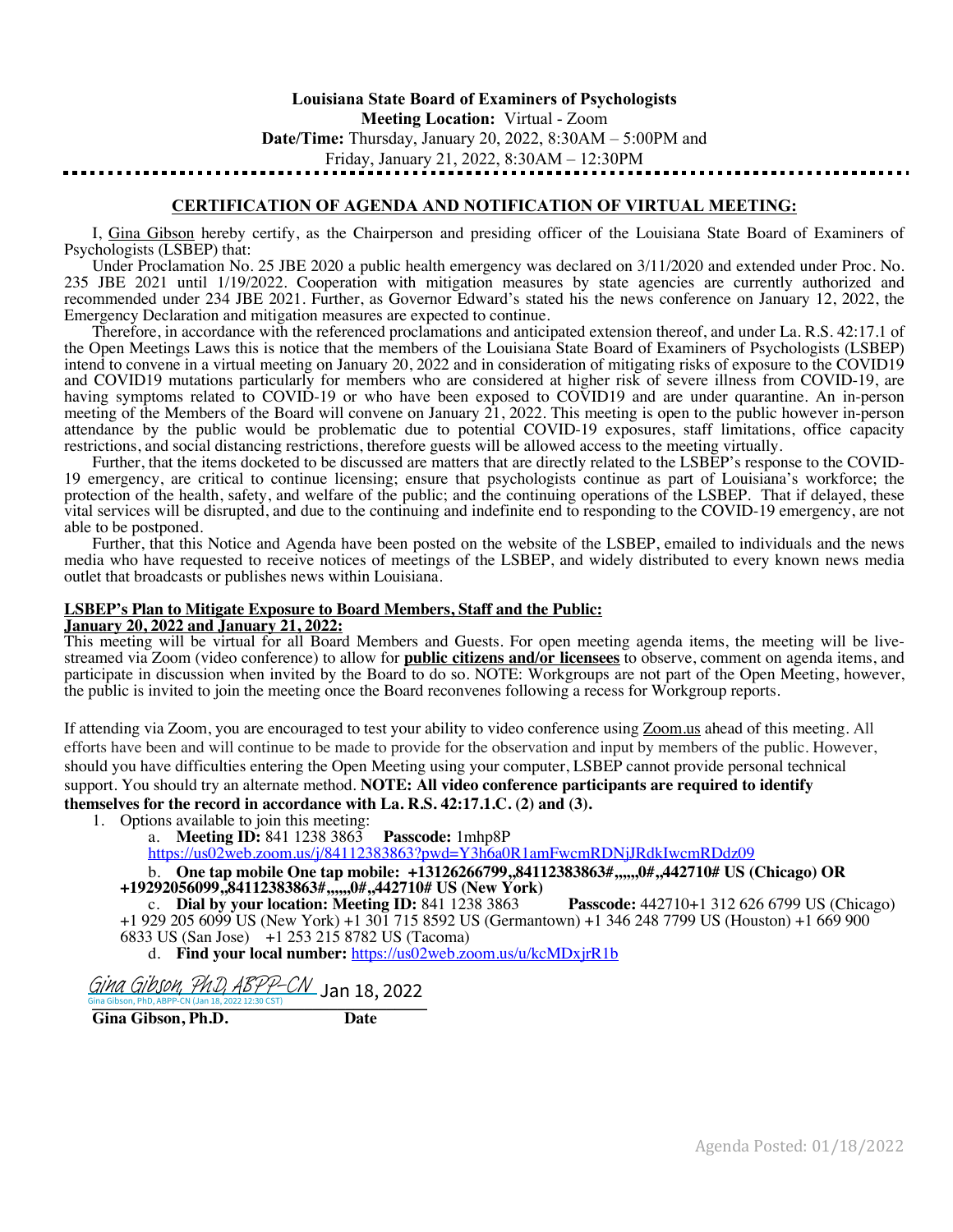Friday, January 21, 2022, 8:30AM – 12:30PM

#### **DAY 1: Thursday, January 20, 2022**

# **8:00 a.m. OPEN MEETING**

- **I. CALL TO ORDER** *NOTE: This meeting will run progressively through all Agenda Items with a scheduled break from Noon – 1:00 p.m. and coffee breaks as needed.*
- **II. DECLARATION OF PURPOSE**
- **III. REVIEW AND APPROVAL OF AGENDA**
- **IV. LSBEP Video Meeting Decorum**

# **8:15 a.m. - 8:45 a.m. - EXECUTIVE SESSION [LSA R.S. 42:17]: Update on Legal Issues and Strategy**

# **8:45 a.m. OPEN MEETING**

- **V. WELCOME SPECIAL GUESTS: Former Board Members and Association Representatives**
- **VI. ELECTION RESULTS**
- **VII. CHAIR'S REPORT** Updates on Budget, Jurisprudence Examination Updates, EPPP2, and Master's Level License, Oral Examination and LRP Meeting focus on Rulemaking.
- **VIII. LONG RANGE PLANNING:**
	- **a. 9:00 a.m. – 10:00 a.m. Training for Board Members, Staff and Workgroup Participants by Amy Groves Lowe (1 hour)**

**Part I: Anti-trust -** Staff and Board Member roles in investigating matters concerning the unauthorized practice of psychology by unlicensed individuals, reporting violations, actionable findings, and other related anti-trust issues including rulemaking, denial of licensure and when to involve an attorney.

**Part II: Rulemaking -** Overview of the Rulemaking Process; best practices in writing rules; goals and objectives for docketed rules (what to include and what to avoid).

#### **b. Discussion of emerging issues in the regulation of the practice of psychology.**

- **i.** Supervision by Medical Psychologists
- **ii.** New Billing Disclosure Requirements (2022)
- **iii.** Multicultural Competence/Awareness
- **iv.** Open discussion for consideration of other emerging issues

# **RECESS:** 10:30 a.m. Board will recess for Workgroup Breakout Session with invited guests:

| <b>TIME</b>  | <b>FACILITATING</b>      | <b>TITLE/GROUP</b>                                                                   |  |  |
|--------------|--------------------------|--------------------------------------------------------------------------------------|--|--|
|              | <b>BOARD</b>             | <b>PARTICIPANTS</b>                                                                  |  |  |
|              | <b>MEMBERS</b>           |                                                                                      |  |  |
| $10:45$ a.m. | Gibson/McNeely           | Chapter 19: Public Information (petitions to the board) Chapter 15: Complaint        |  |  |
| $-$ Noon     |                          | Adjudication process                                                                 |  |  |
|              | Gormanous/Harness        | Chapter 9: Licenses (Emeritus), including related sections of Chapter 6: Fees and    |  |  |
|              |                          | 8: Continuing Professional Development                                               |  |  |
|              | Moore/Sam                | NEW Chapter: Telepsychology and Telesupervision                                      |  |  |
|              | LUNCH: Noon $-1:00$ p.m. |                                                                                      |  |  |
|              |                          |                                                                                      |  |  |
| $1:00$ p.m.  | Sam/Gibson               | Chapter 11: Assistants to Psychologists (registration) including related sections of |  |  |
| $-3:00$      |                          | Chapter 6: Fees                                                                      |  |  |
| p.m.         | Moore/McNeely            | Chapter 3: Training Requirements and Chapter 7: Supervision Requirements             |  |  |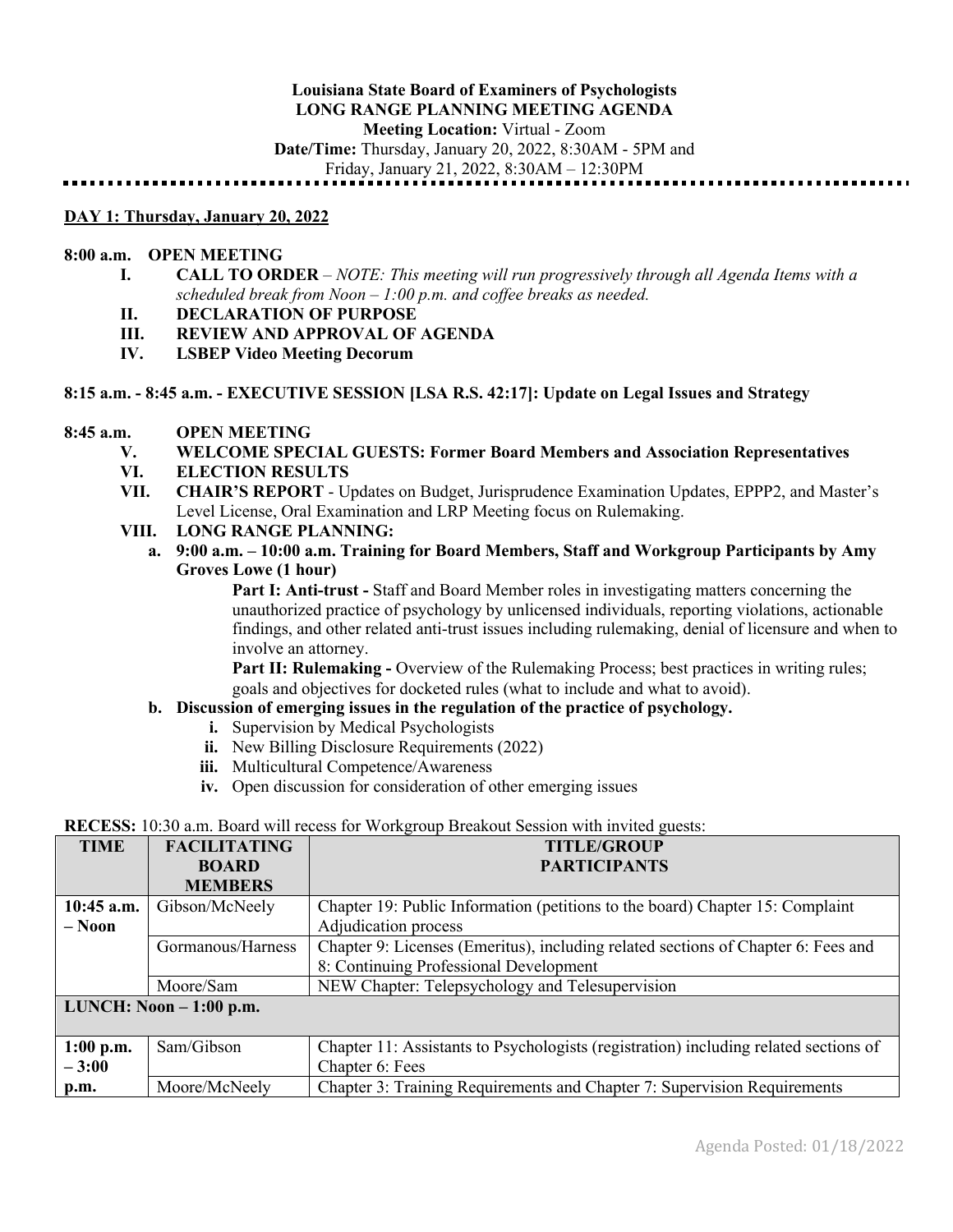|  | Harness/Gormanous   Chapter 8: Continuing Professional Development, including related sections of |
|--|---------------------------------------------------------------------------------------------------|
|  | Chapter 6: Fees                                                                                   |

**3:05 p.m. OPEN MEETING: WORKGROUP REPORTS (10 Minutes each group) –** Major considerations, additional meeting considerations, projections for a draft to be considered by LSBEP.

# **PUBLIC and LRP PARTICIPANT COMMENTS**

# **ADJOURN UNTIL FRIDAY, JANUARY 21, 2022**

# **DAY 2: Friday, January 21, 2022**

# 8:00 a.m. **OPEN MEETING**

- **I. CALL TO ORDER** *NOTE: This meeting will run progressively through all Agenda Items until adjournment.*
- **II. DECLARATION OF PURPOSE**
- **III. REVIEW AND APPROVAL OF AGENDA**
- **IV. LSBEP Video Meeting Decorum**

# **8:15 a.m. -8:45 a.m. - EXECUTIVE SESSION [LSA R.S. 42:17]:**

1. Justin Carreras, Ph.D. – Oral Examination 12/15/2021 (Gibson/Sam)

# **V. WELCOME SPECIAL GUESTS: Former Board Members and Association Representatives**

# **VI. Consider Executive Session Motions**

# **VII. CONSENT AGENDA:**

- **1.** Review and consideration of item removal.
- **2.** Items of consideration for affirmation, ratification, adoption, approval and conferral:

# **a. Minutes (Approval):**

Board Meeting December 10, 2021

# **b. Financial Statements Received (Affirm and Ratify):**

December 2021 – General Ledger, Balance Sheet, Budget vs. Actual, Profit & Loss

#### **c. Temporary Registrations approved (Affirm and Ratify):**

| <b>Name</b>                  | <b>State of Residence</b>                    | <b>Reviewer</b> | <b>Date Approved</b> |
|------------------------------|----------------------------------------------|-----------------|----------------------|
| Kathleen F. Nyborg, Ph.D.    | Maine $-3^{rd}$ Registration for 2022        | J. Monic        | 12/23/2021           |
| Alex Rodrigues, Psy.D.       | Colorado – $1st$ Registration for 2022       | J. Monic        | 12/27/2021           |
| Catalina Arata, Ph.D.        | Alabama – $1st$ Registration for 2022        | J. Monic        | 12/27/2021           |
| Kyla M. Blalock, Ph.D.       | North Carolina – $2nd$ Registration for 2022 | J. Monic        | 12/27/2021           |
| Melanie Ann Fernandez, Ph.D. | New York $-3^{rd}$ Registration for 2022     | J. Monic        | 12/27/2021           |

#### **d. Supervised Practice Plans approved (Affirm and Ratify):**

| Applicant                     | Supervisor                  | Reviewer            | <b>Date Approved</b> |
|-------------------------------|-----------------------------|---------------------|----------------------|
| Christine M.<br>Wolfe, Psy.D. | Kelley<br>Psv.D.<br>-Bolger | Michelle i<br>Moore | 13/2022              |

# **e. Applicants approved for Candidacy Status and issued Provisional Licensure (eligible for EPPP) (Affirm and Ratify):**

| Candidate                  | <b>Supervisor</b>                                | <b>Reviewer</b> | Date Approved |
|----------------------------|--------------------------------------------------|-----------------|---------------|
| Ashleigh M. Eaves, Ph.D.   | Christiane Creveling-Benefield<br>Michelle Moore |                 | 12/16/2021    |
|                            | & Lee Annotti                                    |                 |               |
| Christine M. Wolfe, Psy.D. | Kelley Bolger, Psy.D.                            | Michelle Moore  | 1/18/2022     |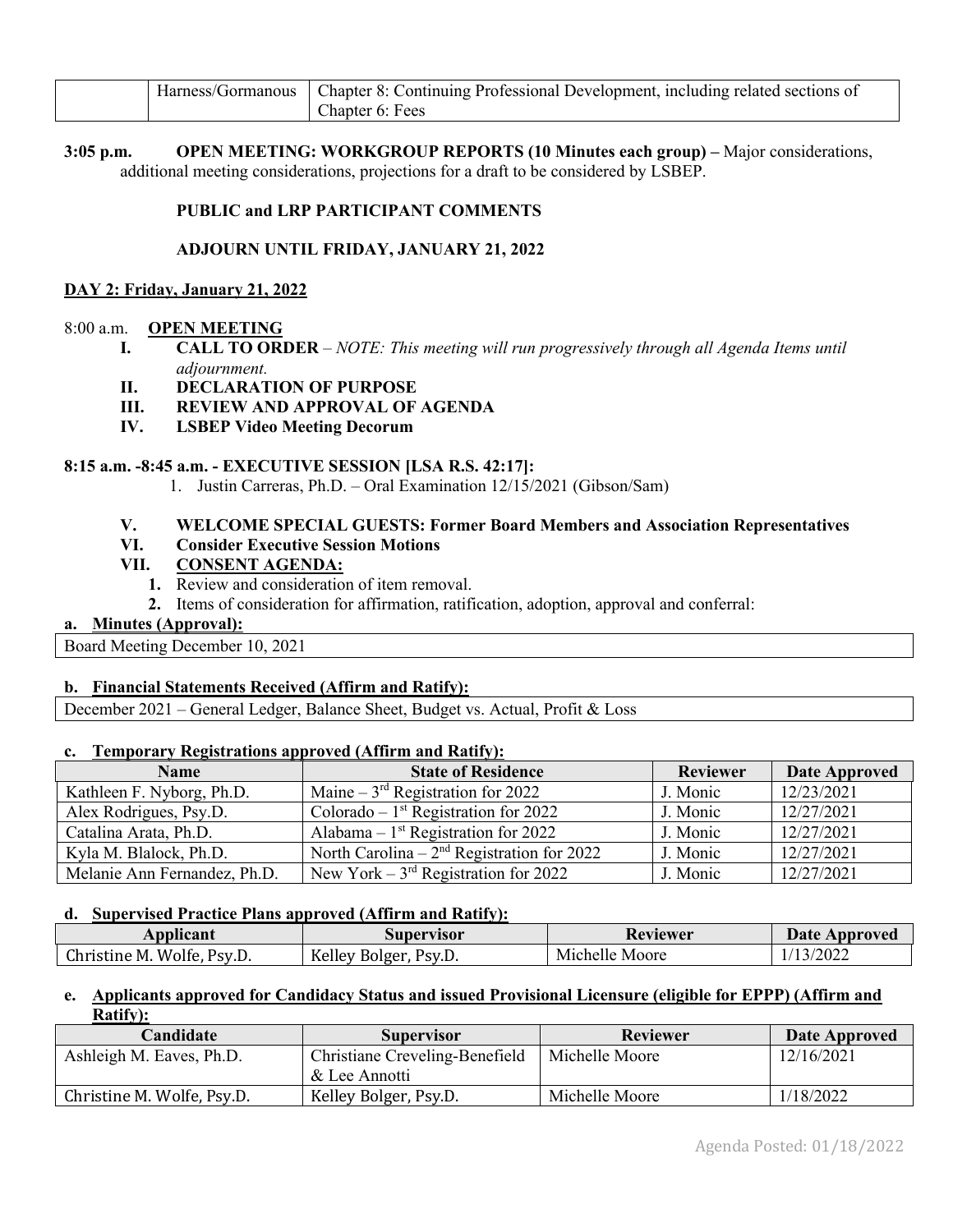# **f. Applicants approved for Candidacy Status (eligible for EPPP) (Affirm and Ratify):**

| $\cdots$<br><i>C</i> andidate | Reviewer | Date<br>Approved |
|-------------------------------|----------|------------------|
| None to report                |          |                  |

# **g. Candidates approved for Oral Examination (Affirm and Ratify):**

| $\blacksquare$                    | keviewer | Date     |
|-----------------------------------|----------|----------|
| andidate:/                        | $\sim$   | Approved |
| $\mathbf{r}$<br>None to<br>report |          |          |

# **h. Licensure recommendations of applicants and candidates who have completed all licensing requirements, including passing LSBEP's Jurisprudence and Oral Examinations (Board Conferral):**

| <b>Name</b>                | <b>Declared</b><br>Date of |                    | <b>Examining Members</b>   |  |
|----------------------------|----------------------------|--------------------|----------------------------|--|
|                            | <b>Specialty</b>           | <b>Examination</b> |                            |  |
| Joel Timothy Muller, Ph.D. | Clinical                   | 12/20/2021         | Gina Gibson/Greg Gormanous |  |
| Claire M. Houtsma, Ph.D.   | Clinical                   | 01/03/2021         | Gina Gibson/Greg Gormanous |  |
| Samantha A. Martin, Ph.D.  | Clinical                   | 01/10/2021         | Gina Gibson/Samantha Sam   |  |

#### **i. Licensure recommendations of applicants and candidates who have completed all licensing requirements, including passing LSBEP's Jurisprudence and Face to Face Interview (Board Conferral):**

| Name           | <b>Declared</b>  | Date of            | <b>Examining Members</b> |
|----------------|------------------|--------------------|--------------------------|
|                | <b>Specialty</b> | <b>Examination</b> |                          |
| None to report |                  |                    |                          |

# **j. License Reinstatements (Board Conferral):**

| $\blacksquare$<br>Name         | $\blacksquare$<br>Keviewer<br>174 | Date |
|--------------------------------|-----------------------------------|------|
| $\mathbf{r}$<br>report<br>None |                                   |      |

# **k. Continuing Professional Development Reviews (Affirm and Ratify):**

| Name                     | Review<br>vne<br>Reviewer |  | <b>Date</b><br>Approved |
|--------------------------|---------------------------|--|-------------------------|
| $\sim$<br>None to report |                           |  |                         |

# **l. Shared News releases/general information/previously approved business (Affirm):**

#### 1) None to report

**3.** Call for objections/approval of Consent Agenda

# **COMMITTEE AND LIAISON REPORTS**

The Board will receive reports from the following:

- **1. Executive Committee Report (JM/GGi/GGo)**
	- a. Executive Director Report: Operations/Updates/Temporary Registrations
- **2. Finance Committee Report (GGi/GGo)**
	- a. Financial Report: 12/1/21 12/31/21
- **3. Complaints Committee Report (GGi/GGo)**
	- a. Compliance Report: 12/10/21 1/19/2022
- **4. Licensed Specialist in School Psychology Committee Report**
- **5. Oral Examination Committee Report (GGo/MM/SH)**
- **6. Supervision/Credentials Committee Report (MM/SS)**
- **7. Legislative Oversight Committee Report (GGi/GGo/CM)**
- **8. Jurisprudence Examination Committee (GGi, MM, SH)**
- **9. Public and Professional Outreach Committee (GGi/GGo/CM)**
- **10. Liaison to Professional Organizations (GGo/MM/SS)**
- **11. Continuing Professional Development Report (GGi, SH, SS)**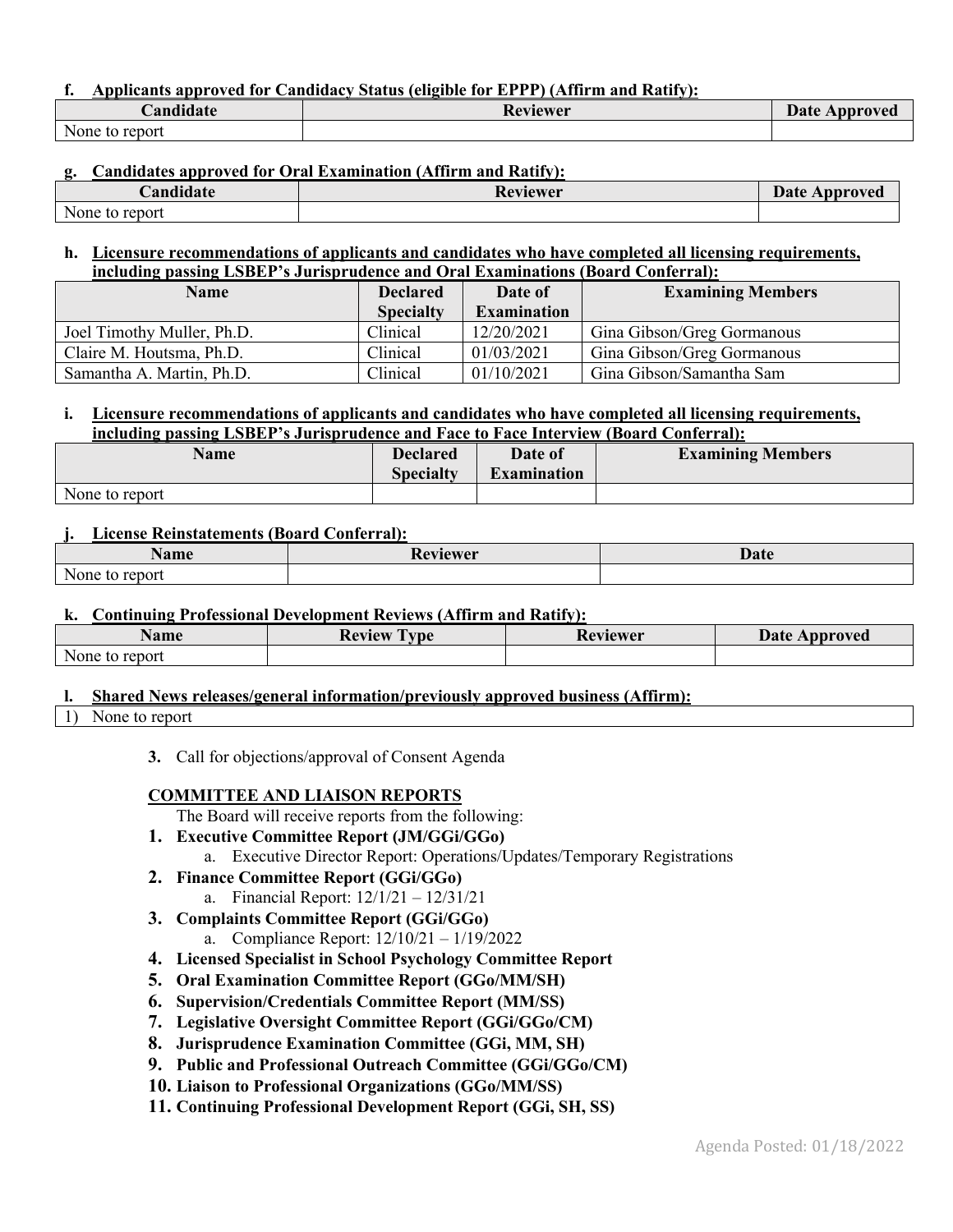# **DISCUSSION/ACTION ITEMS**

- 1. ASPPB's PLUS Application
- 2. Contract Update Consideration for Amendment: Taylor, Porter, Brooks and Phillips
- 3. Contract Update Termination of CERTEMY Contract
- 4. Long Range Planning Recap:
	- a. Review and reaffirm previously approved rules:
		- i. Training, Credentials, and Scope of Practice for Neuropsychology Specialty Designation and Provisional Licensure; other technical corrections - LAC 46:LXIII.105, 107, 307, 709, 1002, 1701 and 1702
		- ii. Continuing Education for LSSP's LAC:46:LXIII. Chapter 40
		- iii. Ethical Standards for LSSP's LAC:46:LXIII. Chapter 42
	- b. Review, clarify and affirm next-steps in finalizing rulemaking for the following:
		- i. Chapter 3: Training Requirements
		- ii. Chapter 6: Fees
		- iii. Chapter 7: Supervision Requirements
		- iv. Chapter NEW: Telepsychology and Telesupervision
		- v. Chapter 8: Continuing Professional Development
		- vi. Chapter 9: Licenses (Emeritus)
		- vii. Chapter 11: Assistants to Psychologists (registration)
		- viii. Chapter 15: Complaint Adjudication process
		- ix. Chapter 17: Practice of Psychology/Testing (technical amendment)
		- x. Chapter 19: Public Information (petitions to the board)
		- xi. Chapter 40: LSSP Ethics
		- xii. Chapter 42: LSSP CPD Requirements
- 5. Draft Opinions:
	- a. Training requirements, routes toward licensure, and limitations on practice
	- b. University of New Orleans (UNO), Ph.D. Developmental Psychology Training Program

# **AWARDS CEREMONY**

**ADJOURN**

#### **LEGAL NOTICES**

LA R.S. 42.14.D. Public comments\*\* – In accordance with LA R.S. 42.14.D., the LSBEP shall allow public comments at any point in the meeting prior to action on an agenda item upon which a vote is to be taken. Individuals who wish to comment on a matter must sign in and state their intent to comment on a matter.

La. R.S. 44:33.1 - In compliance with La. R.S. 44:33.1, the LSBEP hereby gives notice that information submitted to the LSBEP may become public record pursuant to the provisions of Louisiana Public Records Law, La. R.S. 44:1, et seq.